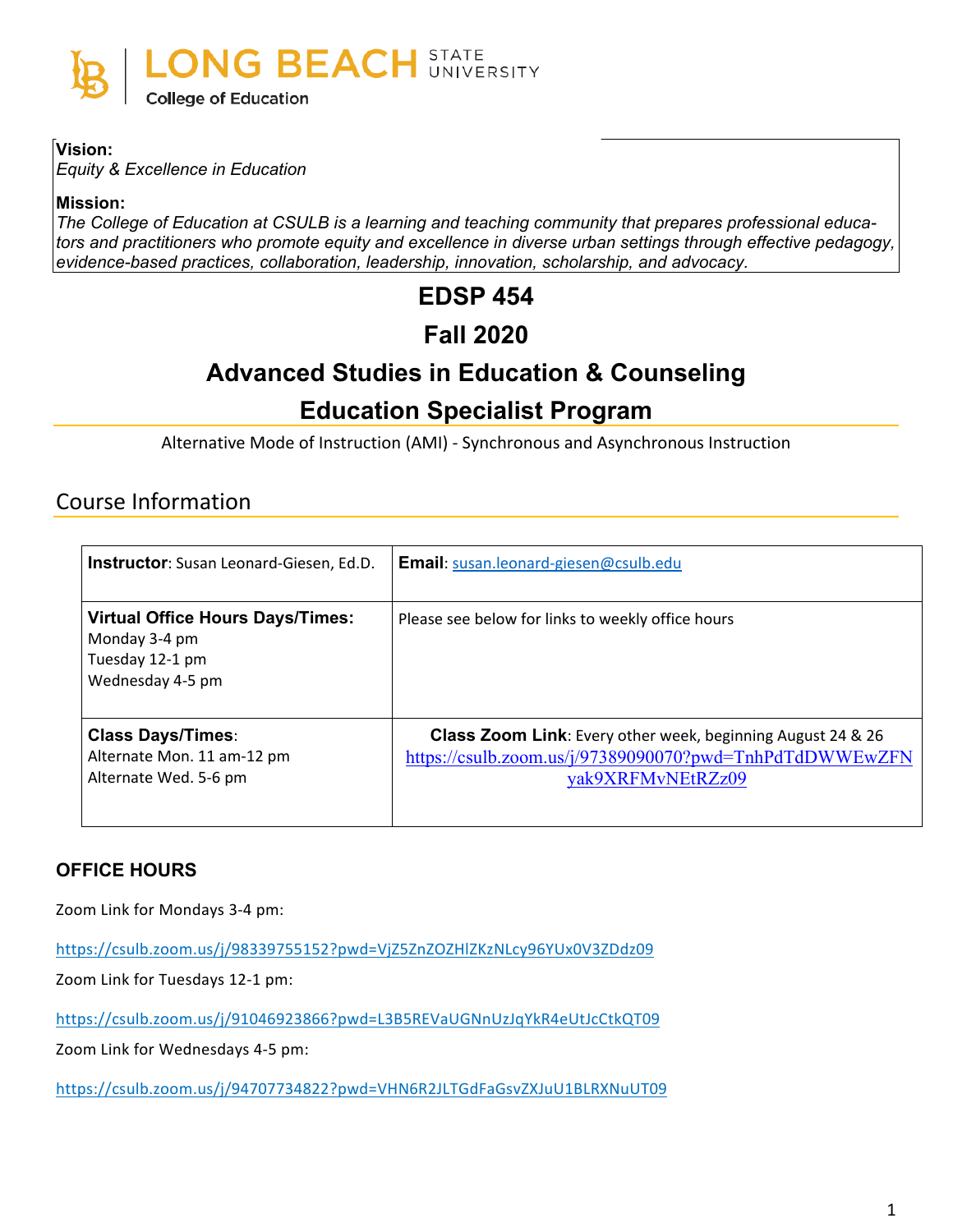## **Catalog Course Description**

This course is designed to address normal and atypical development of language skills in school-aged children from non-English language backgrounds. Focus will be on the skills needed in the classroom, including communicative competence, pragmatics and literacy. Distinguishing between normal language development and linguistic problems will be addressed. Letter grade only. Mode: Synchronous & Asynchronous

## **Course Student Learning Outcomes and Goals**

The SLO specifies that in preparation for every course, students will satisfy all prerequisites. During the course itself, students achieve certain specified learning outcomes. All performance assessments depend upon the accomplishment of these outcomes. It is the responsibility of the student to come to class prepared. Upon completion of the course the students will:

- 1. Distinguish between typical and atypical development of language skills in students from non-English speaking backgrounds (CTC Standard 3).
- 2. Demonstrate knowledge of language acquisition theories and their implications for practice with English learners in K-12 settings (CTC Standard 10).
- 3. Identify how cognitive, pedagogical and individual factors affect students' language acquisition and learning (CTC Standard 10).
- 4. Identify types of language assessments and the situational appropriateness of each type.
- 5. Use informal assessments (observation and interview) to determine an EL student's level of English language proficiency.
- 6. Acquire and demonstrate the use of assessment information to determine students' language abilities.
- 7. Develop lessons that promote access to and achievement in the Common Core State Standards.
- 8. Identify and apply evidenced-based intervention and instructional strategies to enhance typical and atypical language development for students from non-English speaking backgrounds focusing on the SIOP Model (CTC Standard 10).
- 9. Acquire knowledge regarding the importance of families and culture in a student's language development as well as how to create a sense of community in the classroom that welcomes all students.

#### Teacher Performance Expectations (TPE)

**<https://www.ctc.ca.gov/educator-prep/stds-prep-program>**

TPE 1: Specific Pedagogical Skills for Subject Matter Instruction;

- TPE 4: Making Content Assessable;
- TPE 5: Student Engagement;
- TPE 7: Teaching English Language Learners

## **Required Texts/Course Materials:**

- Echevarria, J., Vogt, M, & Short, D. J. (2017). *Making Content Comprehensible for English Language Learners: The SIOP Model*. (5th Ed) Boston, MA: Pearson Education/Allyn & Bacon. \**MUST HAVE DIGITAL ACCESS WITH THIS TEXT*
- Echevarria, J. & Graves, A. (2015). *Sheltered Content Instruction: Teaching English Learners with Diverse Abilities.* (5th Ed) Boston, MA: Pearson Education/Allyn & Bacon.

*Best Practices for Serving English Language Learners and Their Families* (Online) <http://www.tolerance.org/publication/best-practices-english-language-learners>

**BeachBoard**: Access to BeachBoard is required for this class.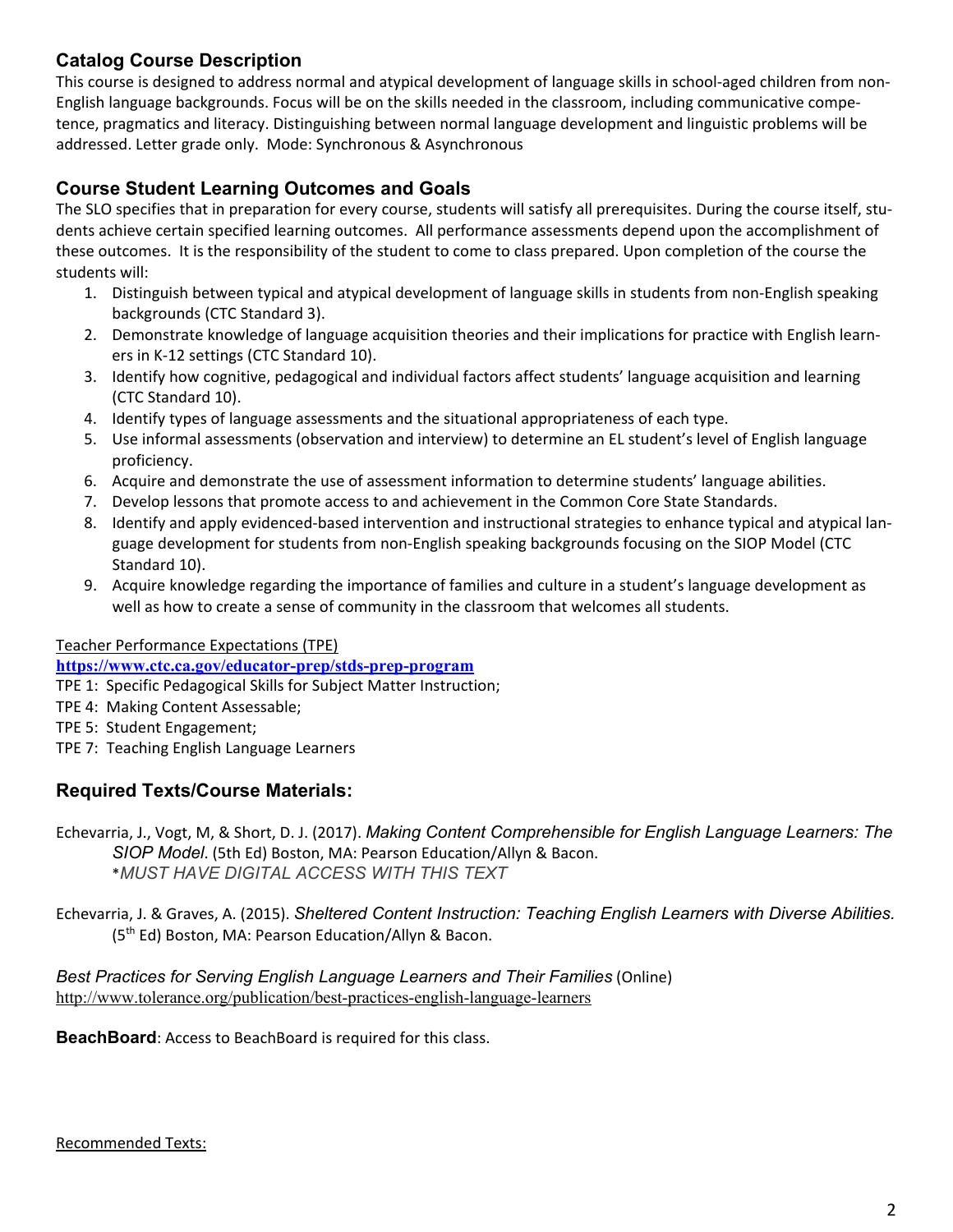Vogt, M., & Echevarria, J. (2013). 99 Ideas and Activities for Teaching English Learners with the SIOP Model. Boston, MA: Pearson Education/Allyn & Bacon.

Nora, J., & Echevarria, J. (2016). No More Low Expectations for English Learners. Portsmouth, NH: Heinemann.

### *Additional Course Readings are posted on Beachboard. \**

### **Mode of Delivery and Technical Requirements**

This course is conducted entirely through Alternative Modes of Instruction (AMI), using both synchronous online and asynchronous learning. Students will access the course material and activities on [BeachBoard](https://bbcsulb.desire2learn.com/d2l/home) and are required to participate in synchronous class meetings via [Zoom.](https://csulb.zoom.us/meeting) All students must have access to a computer or other device with Internet functionality to access BeachBoard and Zoom, participate in class activities, and complete assignments. Students must also have access to Internet sufficient to interact in synchronous meetings.

Students who experience unexpected technical issues for a class session or assignment will be provided with the opportunity to make up missed work. Students who experience technical issues during a synchronous meeting or with an assignment should email me as soon as possible to let me know.

To access this course on BeachBoard and [Zoom,](https://csulb.zoom.us/meeting) students will need access to the Internet and a supported web browser (Safari, Google Chrome or Firefox). Log in to [BeachBoard](https://bbcsulb.desire2learn.com/) with your CSULB Campus ID and BeachID password. Once logged in, you will see the course listed in the My Courses widget; click on the title to access the course. To access Zoom, first install the latest [version](https://zoom.us/download) of the Zoom app on your device. Use the link provided and/or sign in using your CSULB Campus ID and BeachID password via Single Sign On to create or join a Zoom session. If students need technical assistance during the course or would like to report a technical issue with BeachBoard or Zoom, they should contact the [Technology](https://www.csulb.edu/academic-technology-services/academic-technology-resources-for-students) Help Desk.

Documents in this course will be available to you mainly in Word and PowerPoint or Google slides. However, some of the documents in this course will be available to you in PDF form. If you do not have Adobe Acrobat Reader software on your computer, you can download it by going to [http://get.adobe.com/reader/.](http://get.adobe.com/reader/)

The university is expected to provide an in-person computer lab in the University Student Union during 2020- 21 and the opportunity to borrow laptops and/or wi-fi hotspots, if needed. *The university will send communications directly to students regarding accessing these resources.*

## **Course Communication**

We will use BeachBoard for announcements, to communicate information, post assignments and corresponding due dates, and discuss course-related topics. Please note: It is the student's responsibility to check Beach-Board a *minimum* of once per week, as it will contain important information about upcoming class assignments, activities, and other elements of the course. Students should also be sure to check their CSULB email accounts a *minimum* of once per week to receive important communications about the course from the instructor or other enrolled students.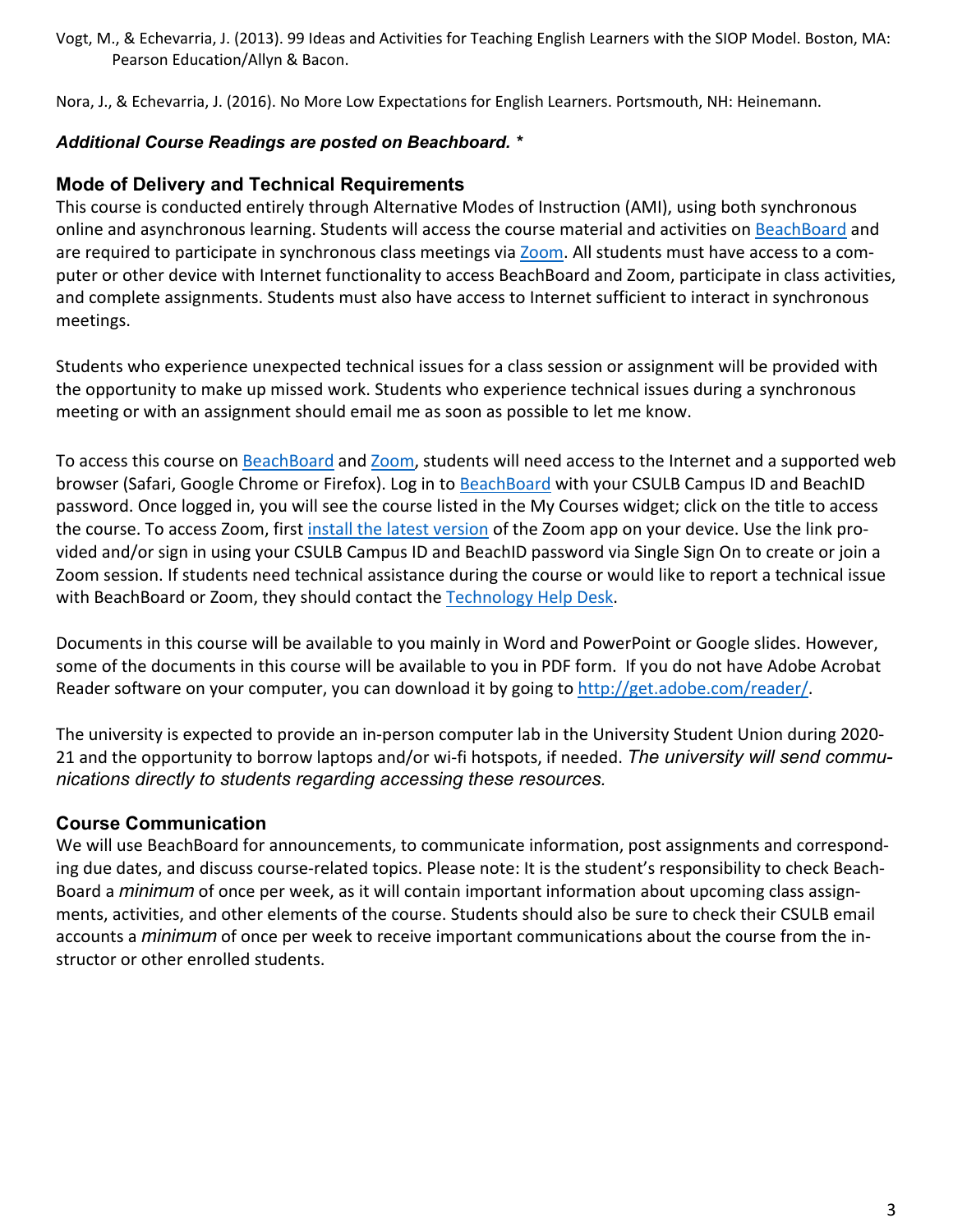#### *Course Notes:*

- 1. Use the "Checklist" found at the beginning of each module on the BeachBoard course site to ensure *that all required elements for every week are completed*
- *2. Details for all assignments are on BeachBoard under "Assignments"*
- *3. Due dates are posted on BeachBoard within each Module and in Drop Box*

| <b>Week</b>       | <b>Topics</b>                                  | Due Dates/Deadlines<br><b>Readings and Assignments</b> |
|-------------------|------------------------------------------------|--------------------------------------------------------|
| Week 1            | Topic:                                         | Reading:                                               |
|                   | Introductions                                  | Snow (2009)* (on BB)                                   |
| Mon. Aug. 24      | Syllabus & Course Requirements                 |                                                        |
| Zoom @ 11 am      | Overview of course content                     | Assignments: (on BB - Week 1)                          |
|                   |                                                | Online readiness assessment                            |
| <b>OR</b>         | Lecture is posted under Content on BB for this |                                                        |
|                   | week                                           | Read the Netiquette article                            |
| Wed. Aug. 26      |                                                |                                                        |
| Zoom @ 5pm        |                                                | View instructor's introduction video and               |
|                   |                                                | create your own video in "Discussions" on              |
|                   |                                                | BB.                                                    |
|                   |                                                | View videos posted by classmates and com-              |
|                   |                                                | ment on at least 3 of them.                            |
|                   |                                                |                                                        |
| Week <sub>2</sub> | Topic:                                         | Quiz #1                                                |
|                   | Background of Bilingual Education and Related  | People first language -                                |
| Week of           | Service Delivery Models                        | on BB under "Quizzes"                                  |
| Aug. 31           |                                                |                                                        |
|                   |                                                | Readings:                                              |
| No Zoom           | Lecture is posted under Content on BB for this | Echevarria, Vogt, & Short (2017) pages 1-14            |
| meetings          | week                                           |                                                        |
|                   |                                                | "History of Bilingual Education in the U.S."           |
|                   |                                                | - article posted on BB for this week                   |
|                   |                                                | Assignment:                                            |
|                   |                                                | Content Wrap-Up:                                       |
|                   |                                                | "Your experience with languages" (prompt               |
|                   |                                                | & directions are posted on BB for Week 2)              |
|                   |                                                |                                                        |
|                   |                                                |                                                        |
|                   |                                                |                                                        |

#### COURSE SCHEDULE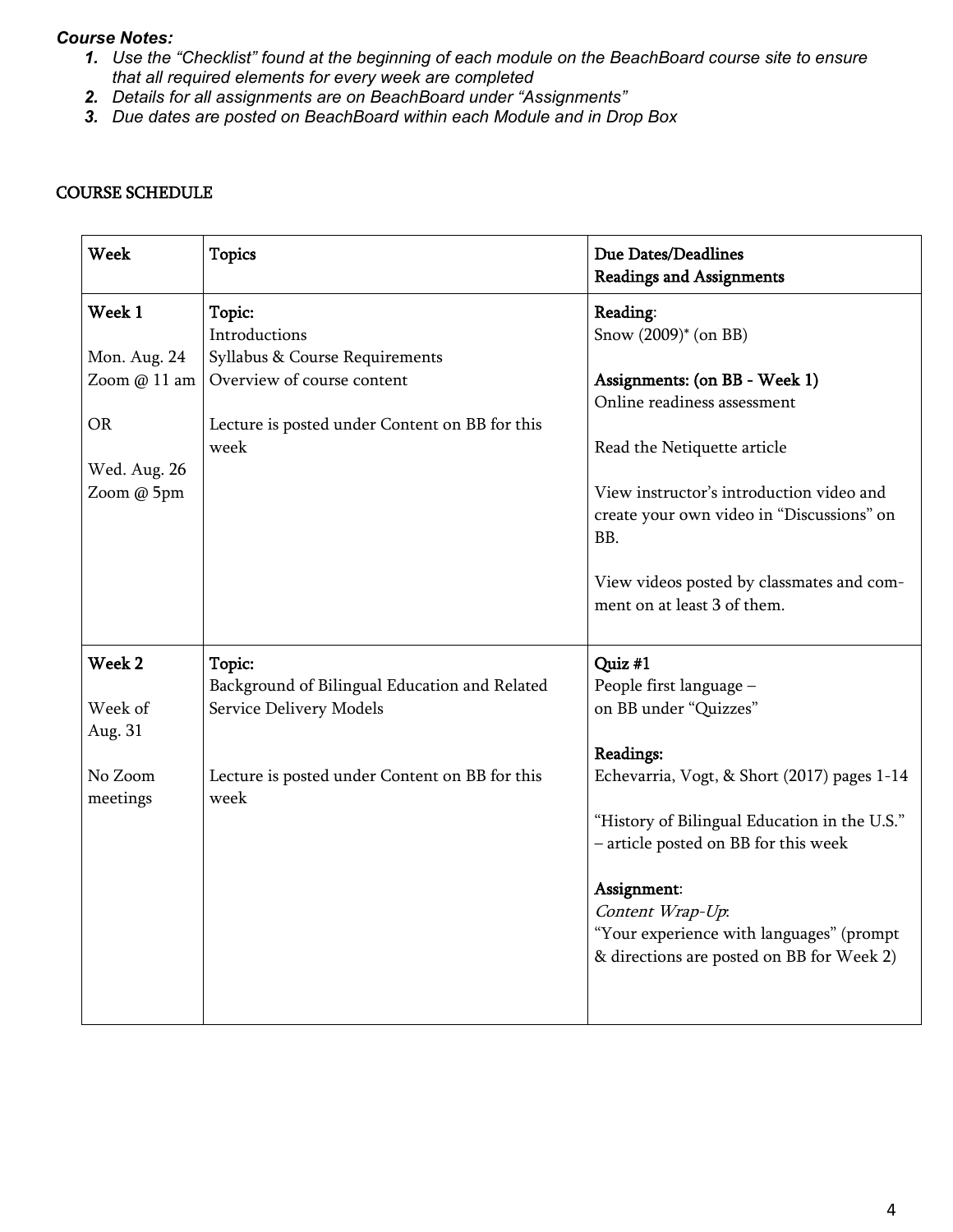| Week 3<br>No Monday<br>Zoom<br>Wed. Sept. 9<br>Zoom 5 pm            | MONDAY September 7 - LABOR DAY<br>No Zoom meeting<br>Topic:<br>Introducing Elements of Language and Why it is<br>Important to Know them<br>Lecture is posted under Content on BB for this<br>week | Readings:<br>"Elements of Language" - article<br>posted on BB for this week                                                                                                                                                                                                                                                                            |
|---------------------------------------------------------------------|---------------------------------------------------------------------------------------------------------------------------------------------------------------------------------------------------|--------------------------------------------------------------------------------------------------------------------------------------------------------------------------------------------------------------------------------------------------------------------------------------------------------------------------------------------------------|
| Week 4<br>Week of<br>Sept. 14<br>No Zoom<br>meetings                | Topic:<br>Language Development and Acquisition<br>Lecture is posted under Content on BB for this<br>week                                                                                          | Quiz #2<br>Elements of Language<br>Readings:<br>Echevarria & Graves - Ch. 2<br>Assignment due:<br>Child description & observation - submit<br>to drop box on BB                                                                                                                                                                                        |
| Week 5<br>Mon. Sept. 21<br><b>OR</b><br>Wed. Sept. 23<br>Zoom @ 5pm | Topic:<br>Child's Family, Background, and Culture<br>Zoom $@11$ am   Lecture is posted under Content on BB for this<br>week                                                                       | Read:<br>Echevarria & Graves - Ch. 4<br>"Best Practices for Serving English Lan-<br>guage Learners and Their Families" (On BB<br>for Week 5)<br>http://www.tolerance.org/publication/best-<br>practices-english-language-learners<br>Assignment:<br>Reflection - Post on "Discussions" your re-<br>sponse to the prompt posted in BB for this<br>week. |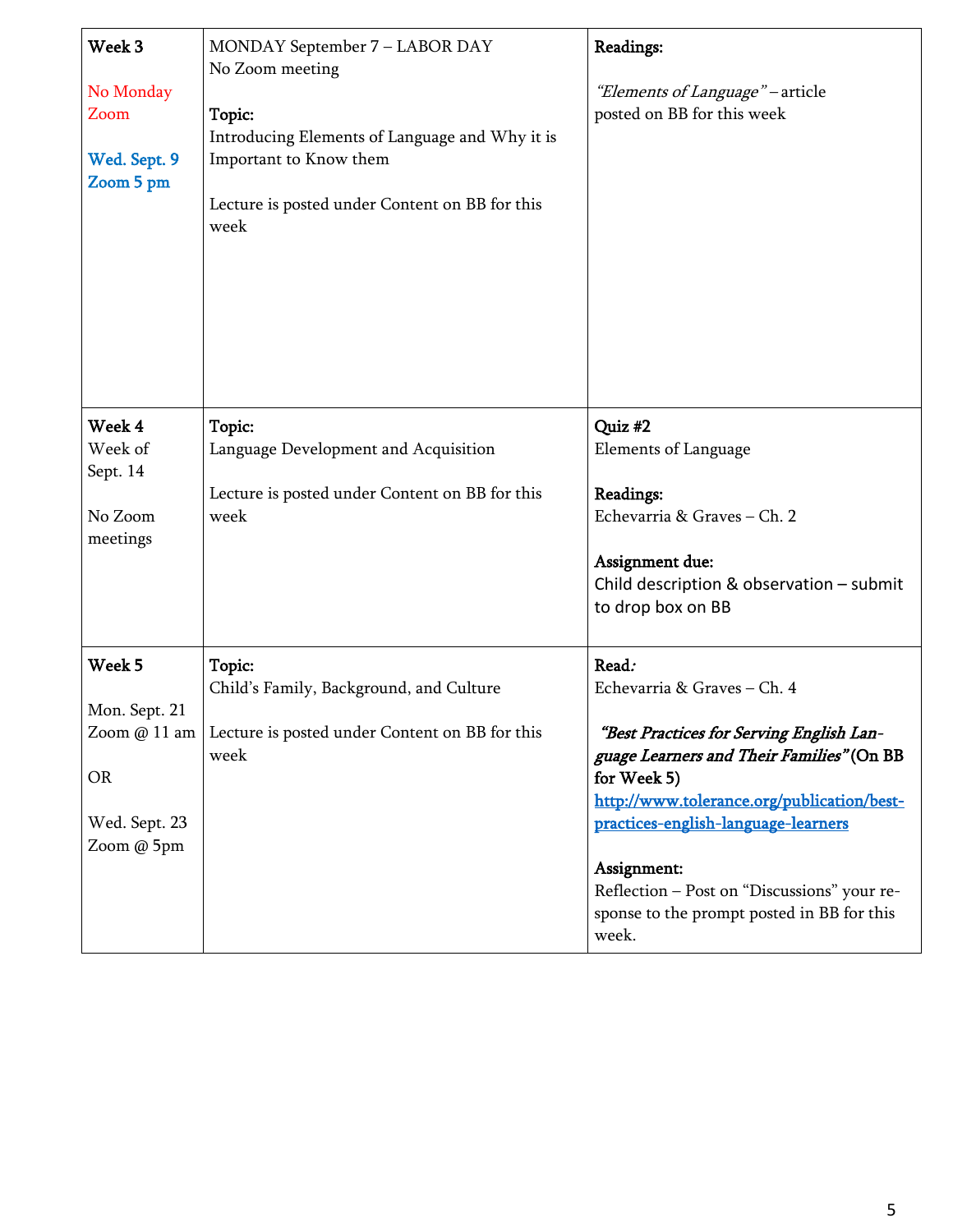| Week 6<br>Week of<br>Sept. 28<br>No Zoom<br>meetings                             | Topic:<br>Language Assessments and Diverse Learners<br>Response to Intervention (RTI) Model -<br><b>Tiered Systems of Support</b><br>Lecture is posted under Content on BB for this<br>week | Readings:<br>Echeverria & Graves - Ch. 1<br>This is an overview. We will be looking at<br>assessment in more detail later in the semes-<br>ter.                                                                                                                                                                                                                                                                                                                                                                                                                                                                       |
|----------------------------------------------------------------------------------|---------------------------------------------------------------------------------------------------------------------------------------------------------------------------------------------|-----------------------------------------------------------------------------------------------------------------------------------------------------------------------------------------------------------------------------------------------------------------------------------------------------------------------------------------------------------------------------------------------------------------------------------------------------------------------------------------------------------------------------------------------------------------------------------------------------------------------|
| Week 7<br>Mon. Oct. 5<br>Zoom @ 11 am<br><b>OR</b><br>Wed. Oct. 7<br>Zoom @ 5 pm | Topics:<br>Sheltered Instruction<br>Student Oral Language Observation Matrix<br>(SOLOM)<br>Lecture is posted under Content on BB for this<br>week                                           | Quiz #3<br>Basics of Assessment and RTI<br>Readings:<br>Echevarria & Graves - Ch. 3<br>Read this brief Overview of Sheltered In-<br>struction (also posted on BB for Week 7)<br>http://www.nisenet.org/sites/de-<br>fault/files/pages/sheltered_instruc-<br>tion info for nise net conference.pdf<br>Assignments:<br>IRIS Center Activity: "Sheltered Instruc-<br>tion" (posted on BB for Week 7)<br>https://iris.peabody.vanderbilt.edu/wp-con-<br>tent/uploads/pdf activities/independ-<br>ent/IA Understanding Sheltered Instruc-<br>tion.pdf<br>Review SOLOM protocol forms, viewed in<br>lecture and during Zoom |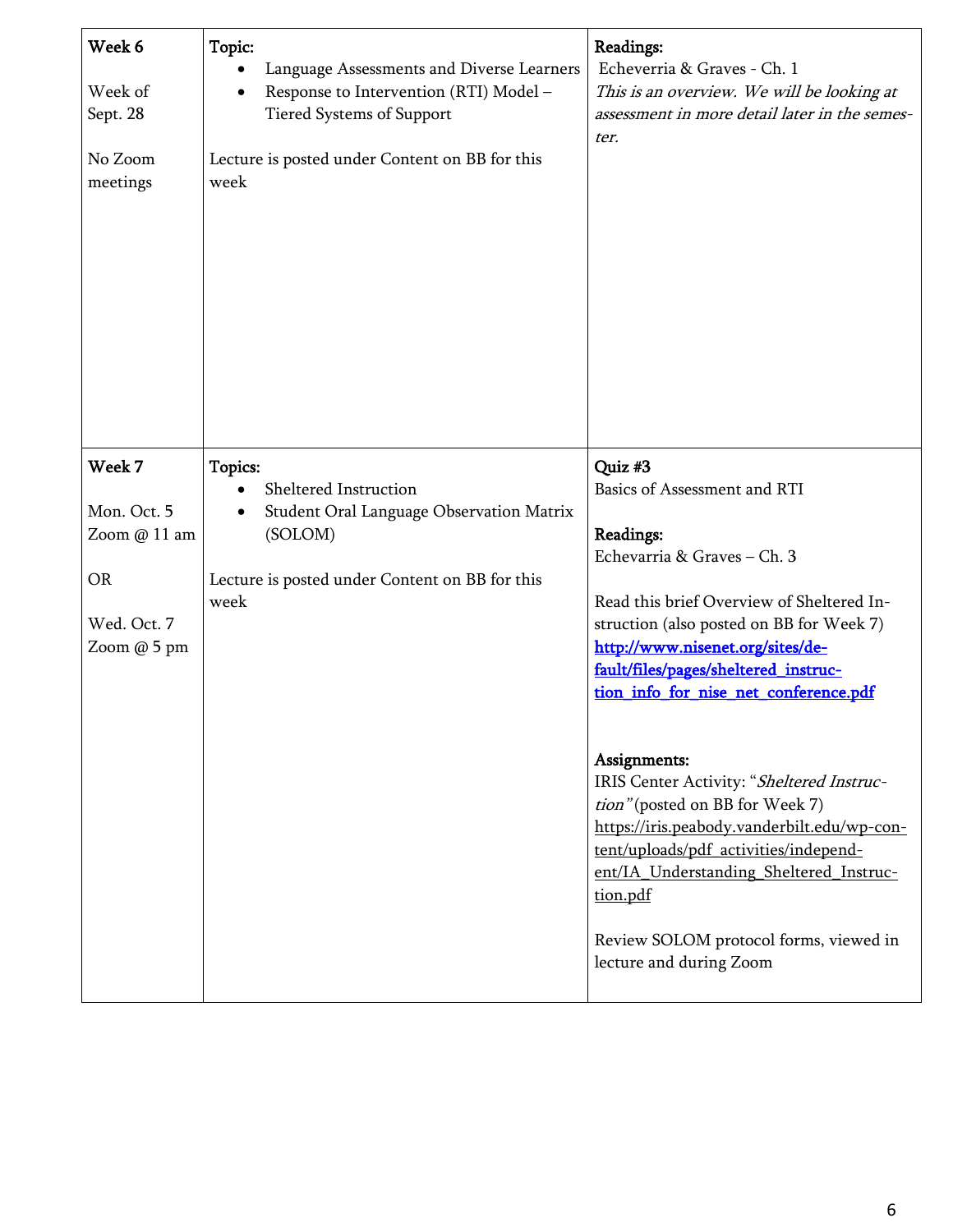| Week 8<br>Oct. 12 &<br>Oct. 14<br>No Zoom<br>meetings | <b>IRIS Center Module (online)</b><br>"Teaching English Learners: Effective Instructional<br>Practices"<br>Please see links and instructions for completing this<br>IRIS Module on BeachBoard for Week 8<br>All responses are to be submitted to BeachBoard<br>Course Dropbox.<br>No lecture this week. | Please complete a brief course survey to in-<br>form me about your experience in this<br>course so far. The survey is posted in BB for<br>this week. Thank you!<br>Assignment due:<br>SOLOM chart with narrative description |
|-------------------------------------------------------|---------------------------------------------------------------------------------------------------------------------------------------------------------------------------------------------------------------------------------------------------------------------------------------------------------|------------------------------------------------------------------------------------------------------------------------------------------------------------------------------------------------------------------------------|
|                                                       | Topic:                                                                                                                                                                                                                                                                                                  | Readings:                                                                                                                                                                                                                    |
| Week 9                                                | Introduction to the SIOP Model*<br>Learning Strategies                                                                                                                                                                                                                                                  | Echevarria, Vogt and Short (2017) pgs. 15-<br>26                                                                                                                                                                             |
| Mon. Oct. 19                                          |                                                                                                                                                                                                                                                                                                         |                                                                                                                                                                                                                              |
| Zoom @ 11 am                                          | Lecture is posted under Content on BB for this<br>week                                                                                                                                                                                                                                                  | Echevarria & Graves - Ch. 5                                                                                                                                                                                                  |
| <b>OR</b>                                             |                                                                                                                                                                                                                                                                                                         | Assignments:                                                                                                                                                                                                                 |
|                                                       | *Please have a copy of the SIOP Protocol form                                                                                                                                                                                                                                                           |                                                                                                                                                                                                                              |
| Wed. Oct. 21<br>Zoom @ 5 pm                           | (posted on BB for this week and under "Assign-<br>ments") starting with this week's zoom meeting and                                                                                                                                                                                                    | IRIS Module responses from last week are<br>due to drop box on BB                                                                                                                                                            |
|                                                       | for each following meeting until we have com-                                                                                                                                                                                                                                                           |                                                                                                                                                                                                                              |
|                                                       | pleted all modules related to the SIOP. You will<br>submit the completed SIOP Protocol AFTER we                                                                                                                                                                                                         | Content Wrap-Up: Writing Measurable Ob-<br>jectives - to be done in "Discussions" with                                                                                                                                       |
|                                                       | have finished all class sessions related to the SIOP                                                                                                                                                                                                                                                    | peer feedback                                                                                                                                                                                                                |
| Week 10                                               | Topic:                                                                                                                                                                                                                                                                                                  | Quiz #4: Learning Strategies                                                                                                                                                                                                 |
| Oct. 26 &                                             | SIOP Model Elements 1 & 2:<br><b>Lesson Preparation</b>                                                                                                                                                                                                                                                 | Reading:                                                                                                                                                                                                                     |
| Oct. 28                                               | <b>Building Background</b>                                                                                                                                                                                                                                                                              | Echevarria, Vogt and Short – Ch. 2 & 3                                                                                                                                                                                       |
| No Zoom                                               |                                                                                                                                                                                                                                                                                                         | Assignments:                                                                                                                                                                                                                 |
| meetings                                              | Lecture is posted under Content on BB for this                                                                                                                                                                                                                                                          | Use the SIOP Protocol form, introduced last                                                                                                                                                                                  |
|                                                       | week                                                                                                                                                                                                                                                                                                    | week, to rate your observations of the les-                                                                                                                                                                                  |
|                                                       |                                                                                                                                                                                                                                                                                                         | sons viewed in the videos for SIOP Elements<br>1 & 2 – DO NOT submit this yet. It will be                                                                                                                                    |
|                                                       |                                                                                                                                                                                                                                                                                                         | submitted after all 8 SIOP elements are<br>completed.                                                                                                                                                                        |
|                                                       |                                                                                                                                                                                                                                                                                                         | Content Wrap-Up: "SIOP Lesson Prepara-<br>tion" – prompt is on BB for Week 10                                                                                                                                                |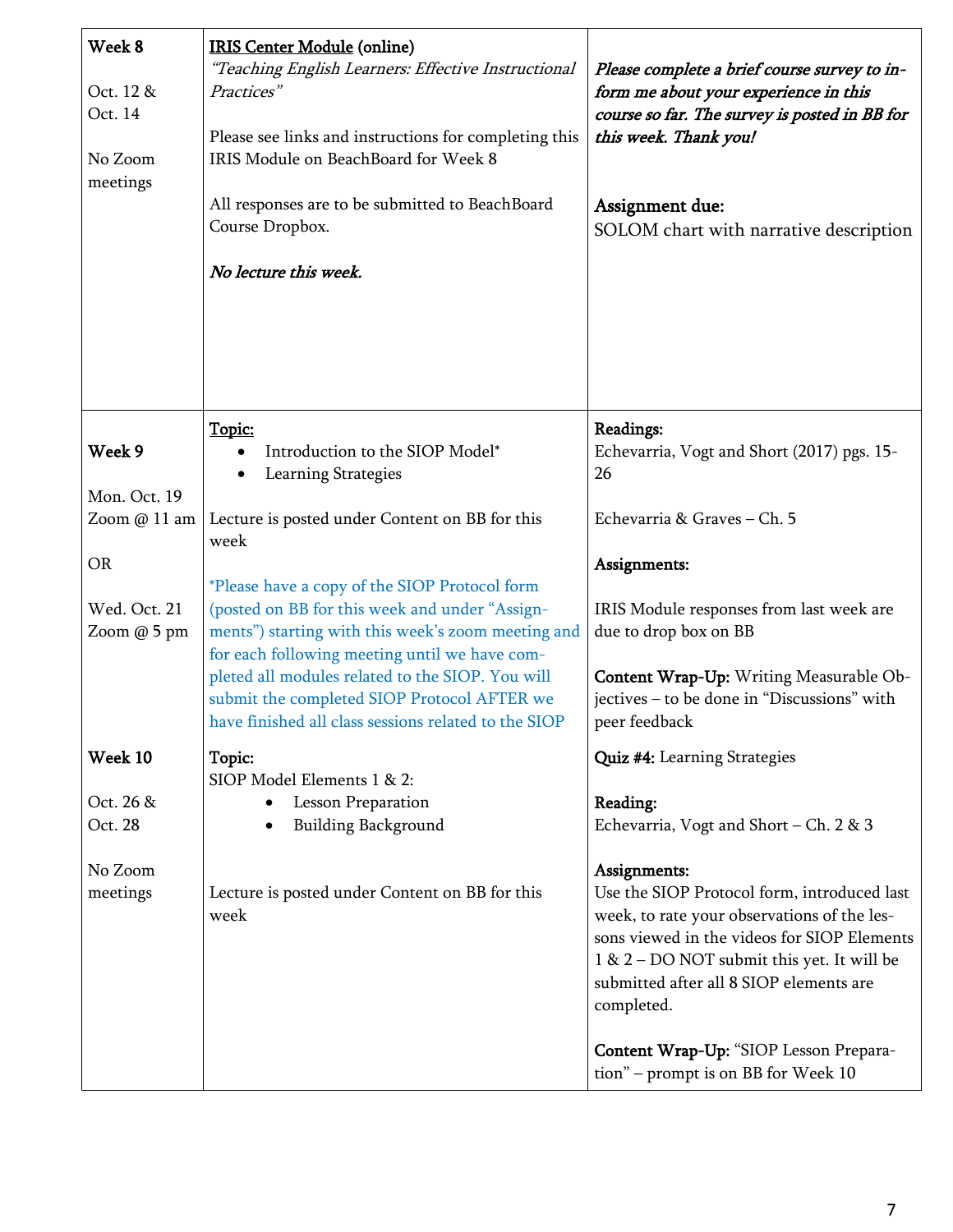| Week 11<br>Mon. Nov. 2<br>Zoom @ 11 am   | Topic:<br>SIOP Elements 3 & 4:<br>Comprehensible Input<br>Strategies                              | Reading:<br>Echevarria, Vogt and Short (2017)<br>Ch. 4 & 5                                                                                                                                                                                                                                                                                     |
|------------------------------------------|---------------------------------------------------------------------------------------------------|------------------------------------------------------------------------------------------------------------------------------------------------------------------------------------------------------------------------------------------------------------------------------------------------------------------------------------------------|
| <b>OR</b><br>Wed. Nov. 4<br>Zoom @ 5 pm  | Lecture is posted under Content on BB for this<br>week                                            | Assignments:<br>Use the SIOP Protocol form, introduced last<br>week, to rate your observations of the les-<br>sons viewed in the videos for SIOP Elements<br>3 & 4 - DO NOT submit this yet. It will be<br>submitted after all 8 SIOP elements are<br>completed.                                                                               |
| Week 12<br>Nov. 9 &                      | Topic:<br>SIOP Elements 5 & 6:<br>Interaction<br>$\bullet$<br>Practice & Application              | Reading:<br>Echevarria, Vogt and Short (2017)<br>Ch. 6 & 7                                                                                                                                                                                                                                                                                     |
| Nov. 11<br>No Zoom<br>meetings           | Lecture is posted under Content on BB for this<br>week                                            | Assignments:<br>Use the SIOP Protocol form, introduced last<br>week, to rate your observations of the les-<br>sons viewed in the videos for SIOP Elements<br>5 & 6 – DO NOT submit this yet. It will be<br>submitted after all 8 SIOP elements are<br>completed.                                                                               |
| Week 13<br>Mon. Nov. 16<br>Zoom @ 11 am  | Topic:<br>SIOP Elements 7 & 8:<br><b>Lesson Delivery</b><br>٠<br>Review & Assessment<br>$\bullet$ | Reading:<br>Echevarria, Vogt and Short (2017)<br>Ch. 8 & 9                                                                                                                                                                                                                                                                                     |
| <b>OR</b><br>Wed. Nov. 18<br>Zoom @ 5 pm | Lecture is posted under Content on BB for this<br>week                                            | Echevarria & Graves (2015) Chapter 6<br>Assignments:<br>Use the SIOP Protocol form, introduced last<br>week, to rate your observations of the les-<br>sons viewed in the videos for SIOP Elements<br>7 & 8.<br>Please submit the SIOP protocol with all of<br>your ratings and related comments to BB.<br>This can be scanned or photographed. |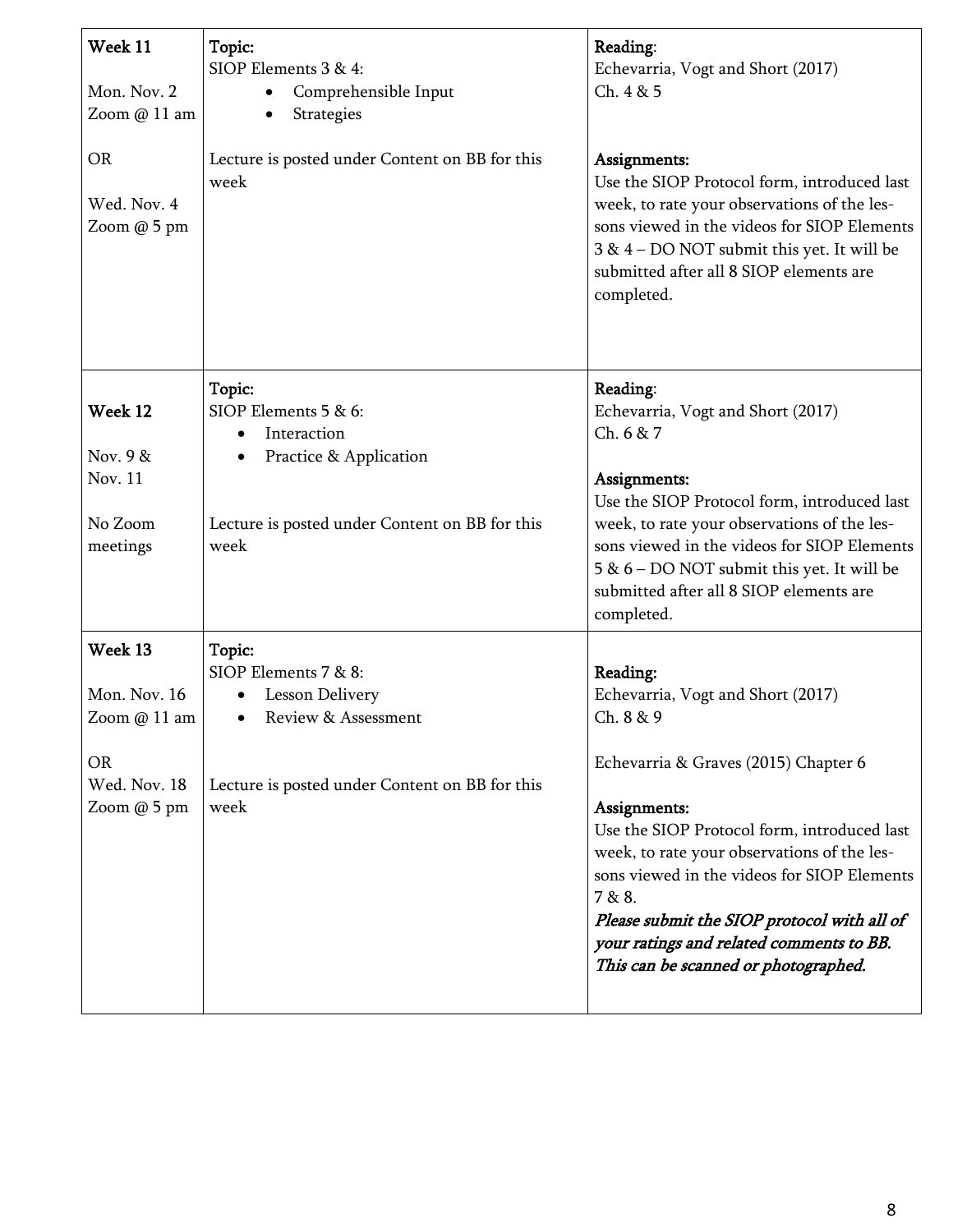| Week 14<br>Nov. 23 &<br>Nov. 25<br>No Zoom<br>meetings                      | Topic:<br>Special Education and the ELL<br>Lecture is posted under Content on BB for this<br>week            | Quiz #5: The SIOP<br>Reading:<br>Echevarria, Vogt, & Short - Ch. 10<br>Assignments:<br>IRIS Center Activity: Discussion<br>1.<br>Questions "Diversity: Special Educa-<br>tion Considerations" - Submit as a<br>Word document to drop box on BB<br>2. IRIS Center Activity: "Is this child<br>mislabeled?"<br>Be sure to read the STAR page for<br>valuable information. |
|-----------------------------------------------------------------------------|--------------------------------------------------------------------------------------------------------------|-------------------------------------------------------------------------------------------------------------------------------------------------------------------------------------------------------------------------------------------------------------------------------------------------------------------------------------------------------------------------|
| Week 15<br>Mon. Nov. 30<br>Zoom @ 11 am<br>OR<br>Wed. Dec. 2<br>Zoom @ 5 pm | Topic:<br>Augmentative & Alternative Communication<br>Lecture is posted under Content on BB for this<br>week | Readings:<br>Read the online article: What is Augmenta-<br>tive & Alternative Communication?<br>Be sure to view the videos which are em-<br>bedded in the article.<br>Assignments due:<br>SIOP lesson plan AND lesson reflection - be<br>sure to include rubrics                                                                                                        |
| Week 16<br>No Zoom<br>meeting                                               | Dec. 7 & Dec. 9   Final Presentations presented in "Discussions" on<br><b>BB</b>                             | Assignments:<br>Submit your final Case Study presentation to<br>"Discussions" on BB and thoughtfully com-<br>ment on at least 3 of your peers' presenta-<br>tions.                                                                                                                                                                                                      |
| <b>Finals Week</b>                                                          | <b>Final Quiz</b>                                                                                            | Quiz #6 - Summative/Reflective                                                                                                                                                                                                                                                                                                                                          |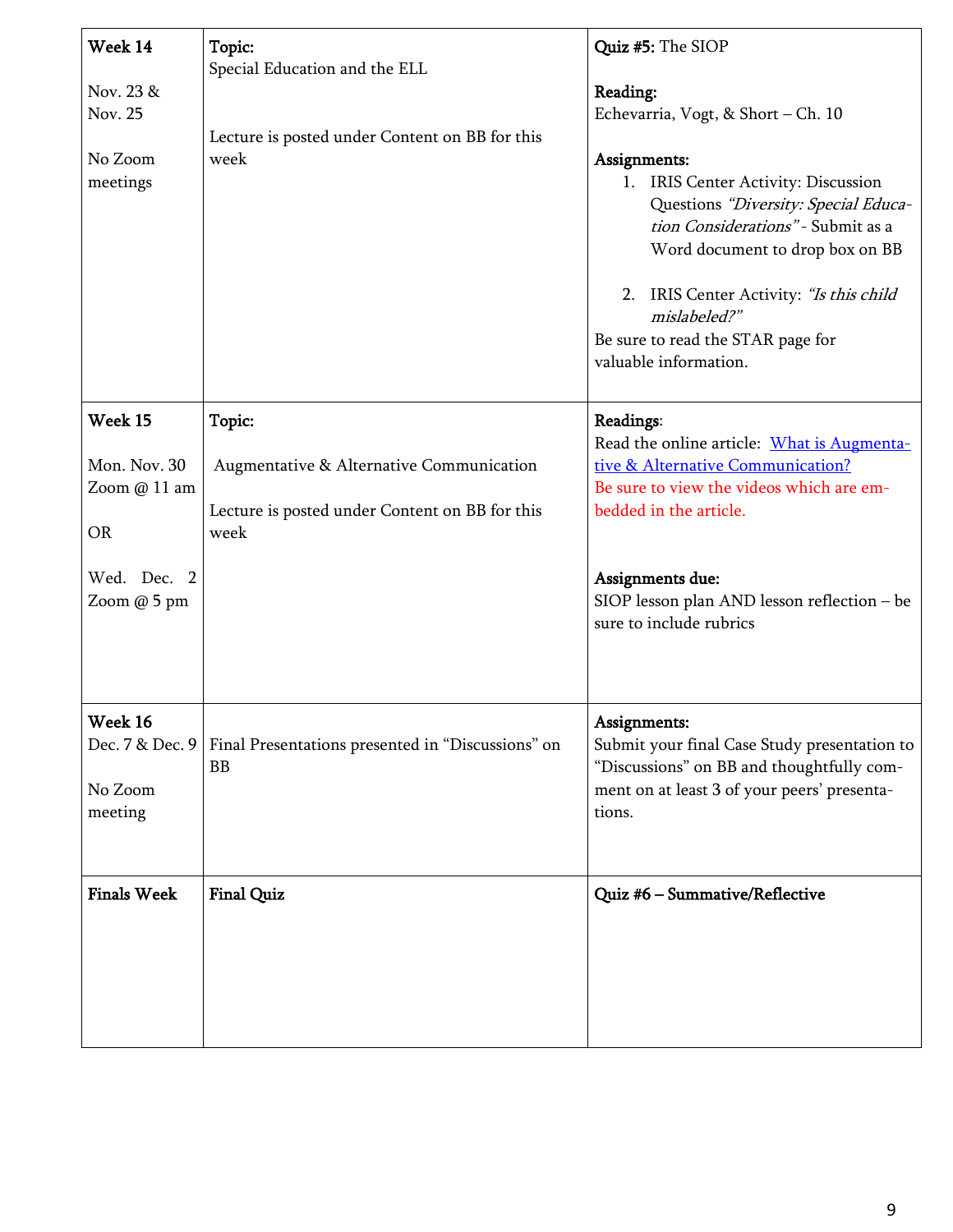# Course Evaluation Components and Grading

#### **Note:** *A summary table of all assignments and related due dates is posted in "Content" on BB under "Course Assignment Checklist"*

#### **Assignment Expectations**

- 1. All assignments will be typed using a 12-point font, *double-spaced* and proofread for grammatical and spelling errors. Students are expected to use "people first" language (e.g., student with a learning disability, teacher of students with intellectual disability). Information regarding people-first language is posted on BeachBoard under "Supplemental Materials."
- 2. All references to sample/observation students will be made without identifying information. Full confidentiality of K-12 students and their families will be maintained at all times.
- 3. Students will provide original thoughts, ideas, and work in all written assignments. Correct citations must be provided when summarizing or quoting another's work. Please refer to the CSULB catalog for any questions regarding University policy and disciplinary procedures in the areas of plagiarism and cheating. Plagiari'sm is defined as "…the act of using the ideas or work of another person or persons as if they were one's own, without giving credit to the source…" CSULB [Academic](http://www.csulb.edu/college-of-business-administration/deans-office-cba/academic-integrity) Integrity
- 4. Rubrics or guidelines will be posted on Beachboard for all assignments. Each rubric will provide the criteria for the assignment.
- 5. *It is the student's responsibility* to contact the instructor regarding any extended illness, injury, or circumstance that may affect the student's ability to participate in this class in a meaningful and timely way.

#### **Student Case Study –** (*Rubrics and/or checklists for all elements of this assignment are on BeachBoard under "Assignments" – Please use these!)*

This project is designed to provide students with the opportunity to examine the English language proficiency level of a K-12 student and to consider elements for planning instruction to meet the English Learner's (EL's) unique needs. To initiate the project, students will identify a K-12 student who is an EL. An EL is a student who *speaks a language other* than English as his or her first language. The project involves a comprehensive observation evaluation of an EL and creation of a lesson based on the observation assessment and the specific needs of the EL. The assignment is broken into seven elements that will be submitted at different times throughout the course. Each element of the case study is described in more detail below. Rubrics/forms for each element of the project will be discussed during class and are posted on BeachBoard.

#### **1. Child Description and Observation (25 Points)** *(Please refer to assignment checklist on BeachBoard for more detail.)*

The first portion of the case study will require the student to:

- a) Observe the K-12 EL student in a classroom or interview setting
- b) Interview the teacher of record to obtain some basic details about the student whenever possible, and

c) Write a brief narrative that describes the student and the observation.

The interview notes and narrative will be submitted to the BeachBoard drop box along with the Child Description and Observation rubric. *Points will be deducted if the signed rubric is not submitted*.

#### **2. Observation Assessment (50 Points)** *(Please refer to assignment checklist on BeachBoard for more detail.)*

The second portion of the case study will require students to conduct an observational assessment, known as the SOLOM (The form is available on BeachBoard). The assessment is an informal observation & interview of the EL that will assist in determining their English Language Proficiency level. The assessment matrix, interview notes, and a typed summary of the assessment results will be submitted with SOLOM Observation Assessment rubric.

#### **3. SIOP Lesson Plan (60 Points)** *(Please refer to assignment checklist on BeachBoard for more detail.)*

Each student will develop a Sheltered Instruction Lesson using the SIOP Model Lesson Plan Template (located on Beach-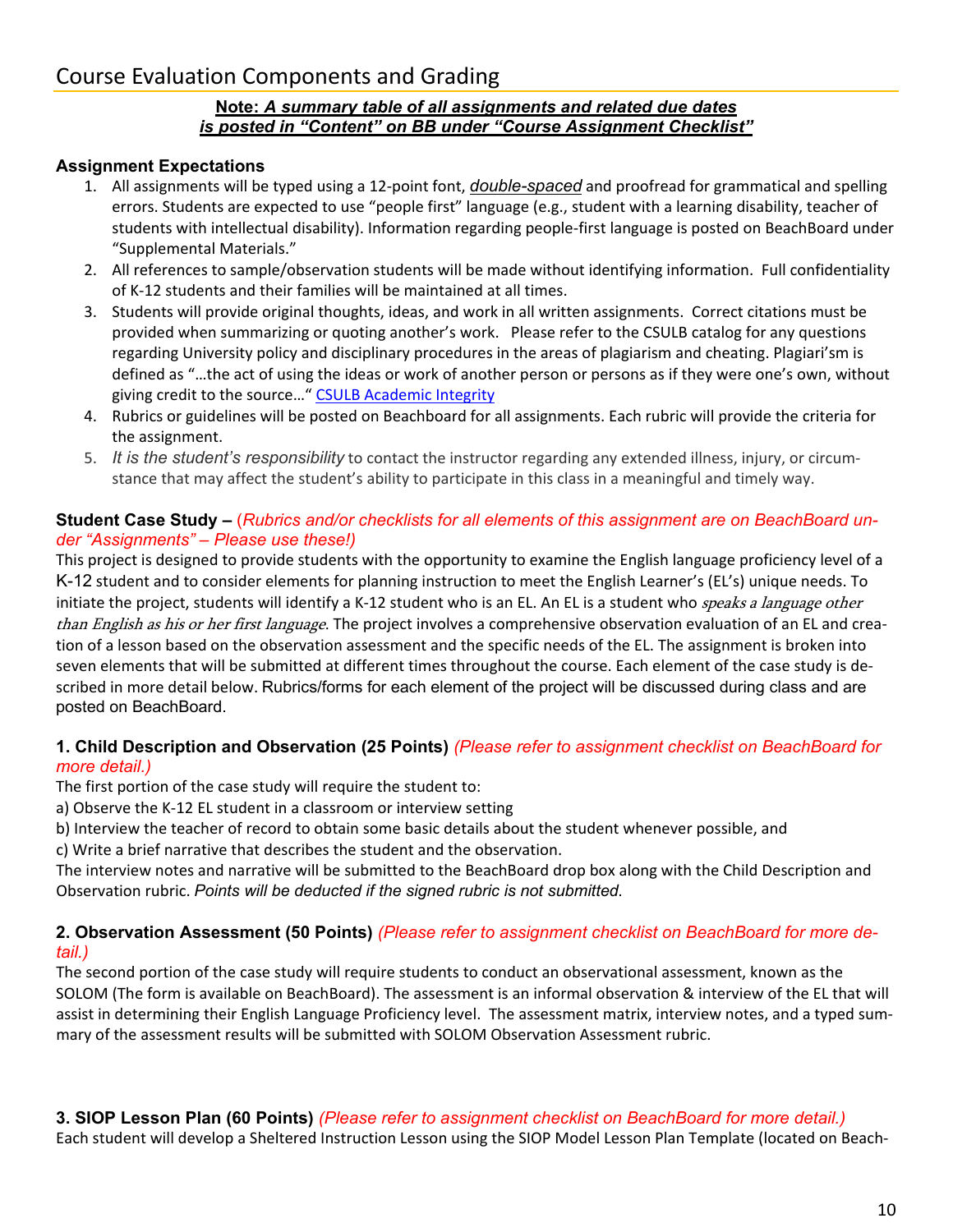Board). Students will be responsible for selecting the appropriate Common Core State Standards (any grade level content area) and ELD standard that corresponds to their lesson. (See [www.cde.ca.gov](http://www.cde.ca.gov/)). Each lesson is to be developed with the EL's assessment results in mind.

The lesson should be designed for small group instruction that would last approximately 15 minutes. The typed lesson plan, using the SIOP Template, and the SIOP Lesson Plan rubric will be submitted as part of the Completed Case Study. *For Fall 2020, no teacher signature is required.*

#### **4. Lesson Reflection (20 Points)** *(Please refer to assignment checklist on BeachBoard for more detail.)*

Reflection is a key component of the instructional cycle. Using the "Guiding Questions" found on the rubric, complete a reflection based on the process of developing the lesson plan for the EL. The typed reflection and Lesson Reflection rubric will be submitted as part of the Completed Case Study.

#### **5. Final Presentation (25 Points)** *(Please refer to assignment checklist on BeachBoard for more detail.)*

Your final presentations is to be done in Power Point, Google Slides, Prezi, or other electronic presentation format. You are required to NARRATE your presentation.

**Please use a maximum of 5 slides**. You will summarize the major elements of your case study:

- Brief description of the student
- Observation & assessment (SOLOM) outcomes What did you learn about the student's ELD level?
- Your lesson topic and brief description of your lesson plan How did SOLOM results affect this?
- Your reflection What was it like to write the lesson plan for an EL student? What did you learn? What might you consider doing differently in the future?
- Your completed presentation will be posted in "Discussions" for your classmates to view.

#### **6. Peer Reflection in "Discussions" (10 points)**

You are required to view and COMMENT on *at least three* presentations done by your peers in order to receive the points for this element of the assignment.

#### *Other Course Assignments*

#### **Iris Module and IRIS Activities – SLO # 6**

Students will complete an on-line module at the IRIS website <http://iris.peabody.vanderbilt.edu/index.html> . Completion of this module will take the place of one class session. Directions for the Iris Module are found on Beachboard. Complete the module and answer the required questions. Assignment will be submitted via Beachboard Dropbox and graded electronically.

There are also several brief IRIS Center Activities that are assigned throughout the semester to support the course content. These are all found within the "Content" of each week that they are assigned.

#### **Quizzes**

There will be a total of 6 brief quizzes (10 points each) during the semester. The quizzes are designed to measure your progress in the course content based on readings and lectures. They will help you understand where the instructor expects you to be with certain content as we move forward. These quizzes will be timed; once you begin each quiz, you will have 20 minutes to complete it. All quizzes will be completed and graded on BB.

#### **Discussion Board**

Interacting with peers and sharing knowledge and understanding is an important part of this course as it prepares you for a future in public schools. Working as a special educator requires collaboration with colleagues, specialists, and families. The prompts for the Discussion Board assignments are designed to support your critical thinking and sharing of ideas as they relate to the field of special education. Each discussion requires you to respond to a prompt related to the topic for the week and then comment on at least 3 of your peer's posts. See "Discussions" on the tool bar in Beachboard for the prompts.

#### **Content Wrap-Ups/Activities**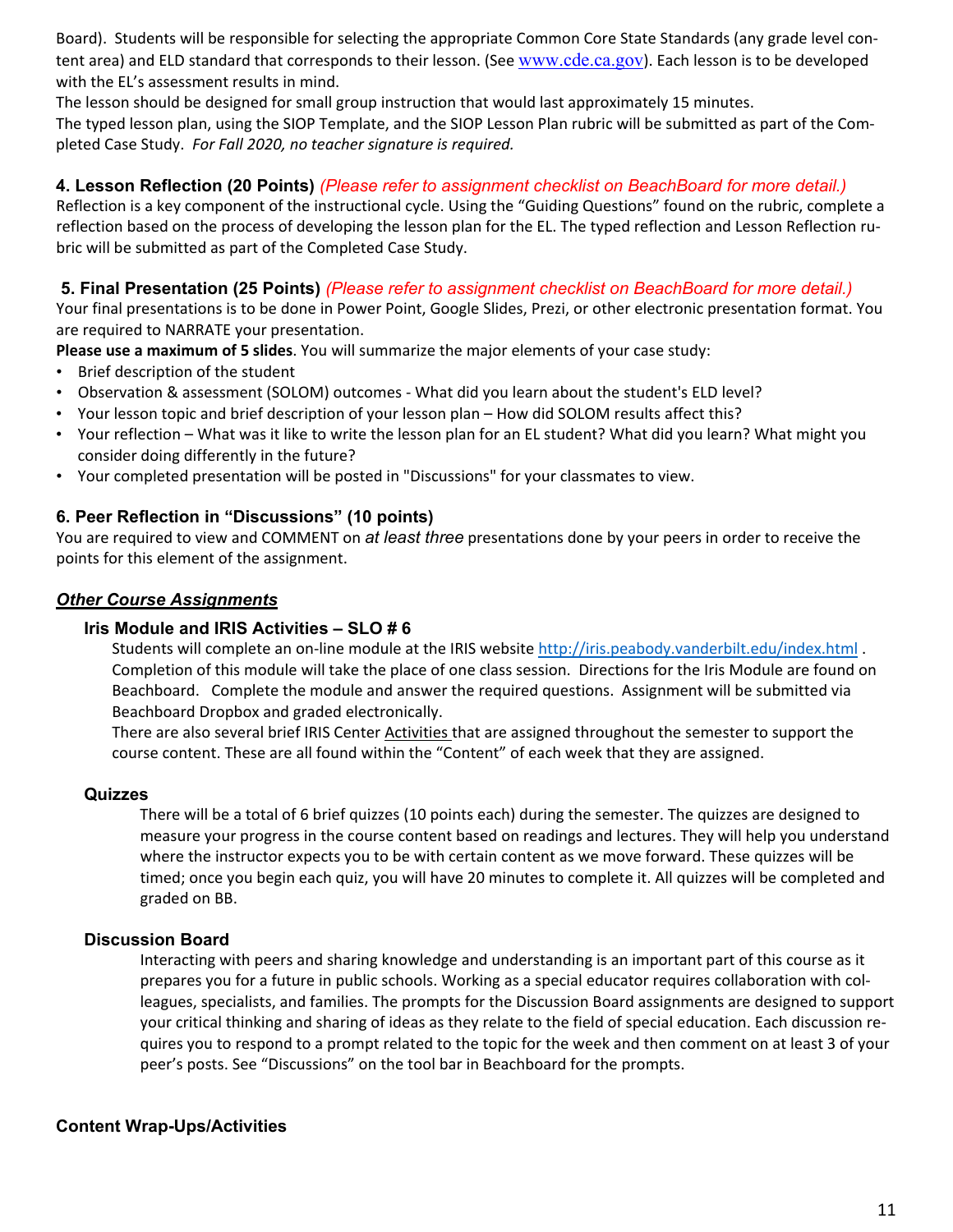There are approximately eight activities related to course content that are designed to "wrap-up" or summarize specific skills or strategies. Some of these will be completed during Zoom meetings in breakout rooms. Some may be completed in collaboration with peers offline. Interaction and collaboration with your classmates are important parts of your development as a future special educator and leader in the field. Attendance to Zoom meetings and participation in these activities are expected.

## **Evaluation Components**

| <b>Evaluation Component</b>                          | <b>Points</b> |
|------------------------------------------------------|---------------|
| Introduction Video (Post in "Discussion")            | 20            |
| <b>ELL Student Case Study</b>                        |               |
| -Child Description/Observation                       | 25            |
| -Observational Assessment (SOLOM)                    | 50            |
| - SIOP Lesson Plan                                   | 60            |
| -Lesson Reflection                                   | 20            |
| -Final Presentation                                  | 40            |
| -Peer Reflection on Final Presentations              | 10            |
| <b>Quizzes &amp; Activities</b>                      |               |
| Quizzes (6 @10 points each)                          | 60            |
| Online Modules & Activities (5 @15 points)           | 75            |
| SIOP Protocol Checklist from SIOP element videos     | 10            |
| <b>Discussion Question</b>                           | 10            |
| Content Wrap-Up Activities (variable 4-6 @ 5 points) | 20-30         |
| <b>Total</b>                                         | 400-410       |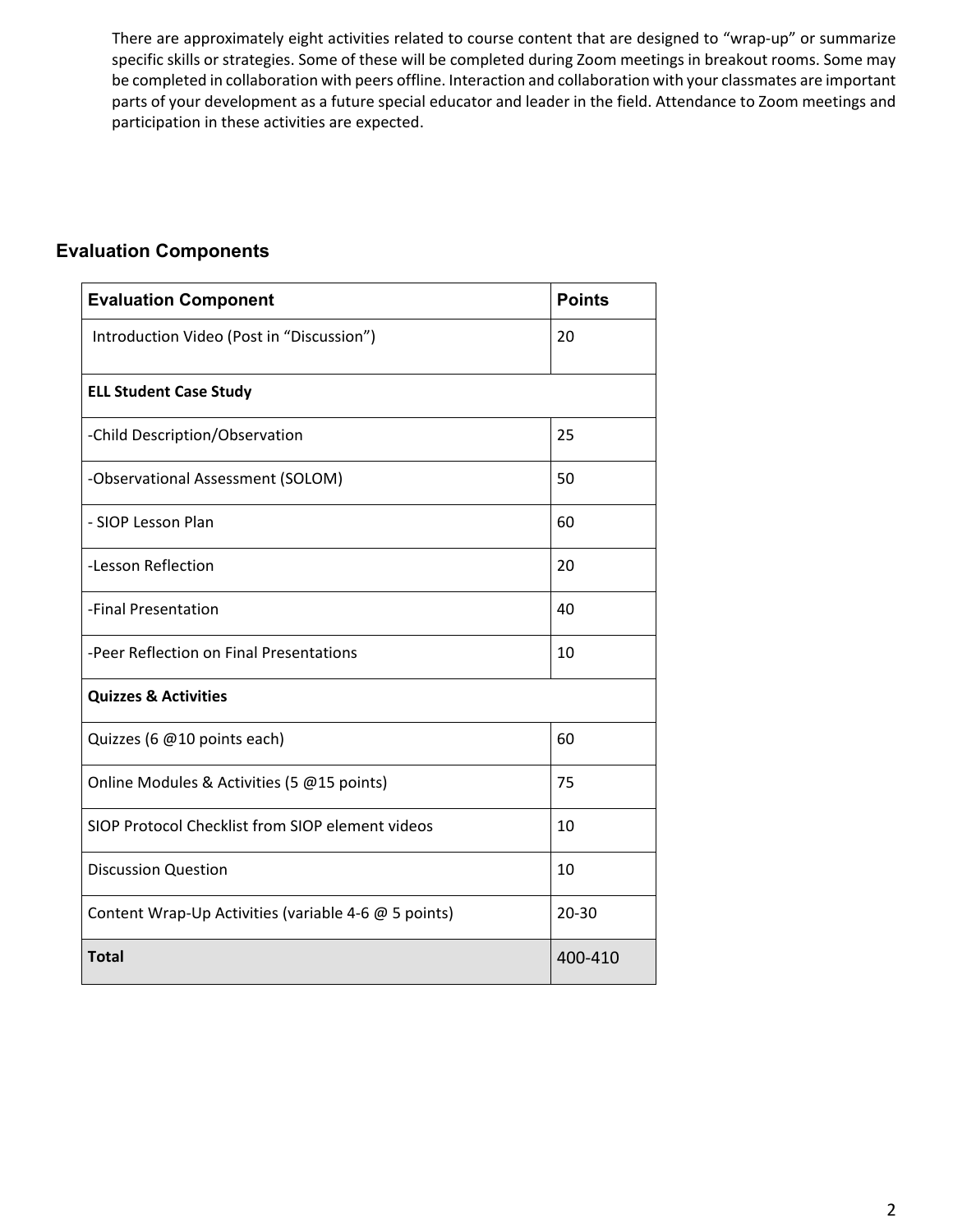### **Grading Scale**

| <b>Letter Grade</b> | Percentage    |
|---------------------|---------------|
|                     | 90-100%       |
| B                   | 80-89%        |
| C                   | 70-79%        |
| D                   | 60-69%        |
| F                   | 59% and below |

## Course Policies

### **Attendance and Participation**

Attendance (e.g., being present for all synchronous class sessions) and active participation are essential to your success in this class. Asynchronous participation in BeachBoard discussions is also required. Participation is part of your grade and will be monitored both through attendance at Zoom sessions and through entries in the online discussion board via BeachBoard. Non-participation in either synchronous or asynchronous aspects of the course will negatively impact your grade.

## **Readings and Assignments**

All readings are required and it is expected that readings will be read by the due date. Have weekly assigned reading materials available during Zoom meetings.

All assignments, with the exception of in-class work completed during Zoom meetings, will be typed using a 12-point font, double-spaced and proofread for grammatical and spelling errors. Students are expected to use "people first" language (e.g., student with a learning disability, students with intellectual disability).

- Include a Reference List using APA format.
- All oral and written references to sample/observation students will be made without identifying information. Full confidentiality of students and their families will be maintained at all times.
- Rubrics will be posted on Beachboard for all required assignments. Each rubric will provide the criteria for the assignment.
- Points will be deducted from assignments that do not adhere to these guidelines.

## **Resubmitting Assignments**

Students will be allowed to re-submit only one assignment. Assignments eligible for a resubmission must have an original score of 70% or lower, excluding late points assigned. Resubmitted assignments must accompany originally graded work and be submitted within one week of receiving graded original work. Resubmitted work is eligible for a score of up to 80% of the original point total available. *The Final Exam is not eligible for resubmission.*

## **Late Work/Make-up Policy**

All assignments are expected to be submitted by the dates and times posted in the syllabus and in Drop Box on BB. Please communicate with me as soon as possible if you are unable for any reason to submit something on time. I will allow some reasonable extensions on an "as needed" basis so as to avoid students getting too far behind in the class. However, it is the student's responsibility to communicate this need to the instructor directly and in a timely manner.

## **Plagiarism/Academic Integrity Policy**

There is zero tolerance for cheating, plagiarism, or any other violation of academic integrity in this course. Work submitted is assumed to be original unless your source material is documented using proper citations.